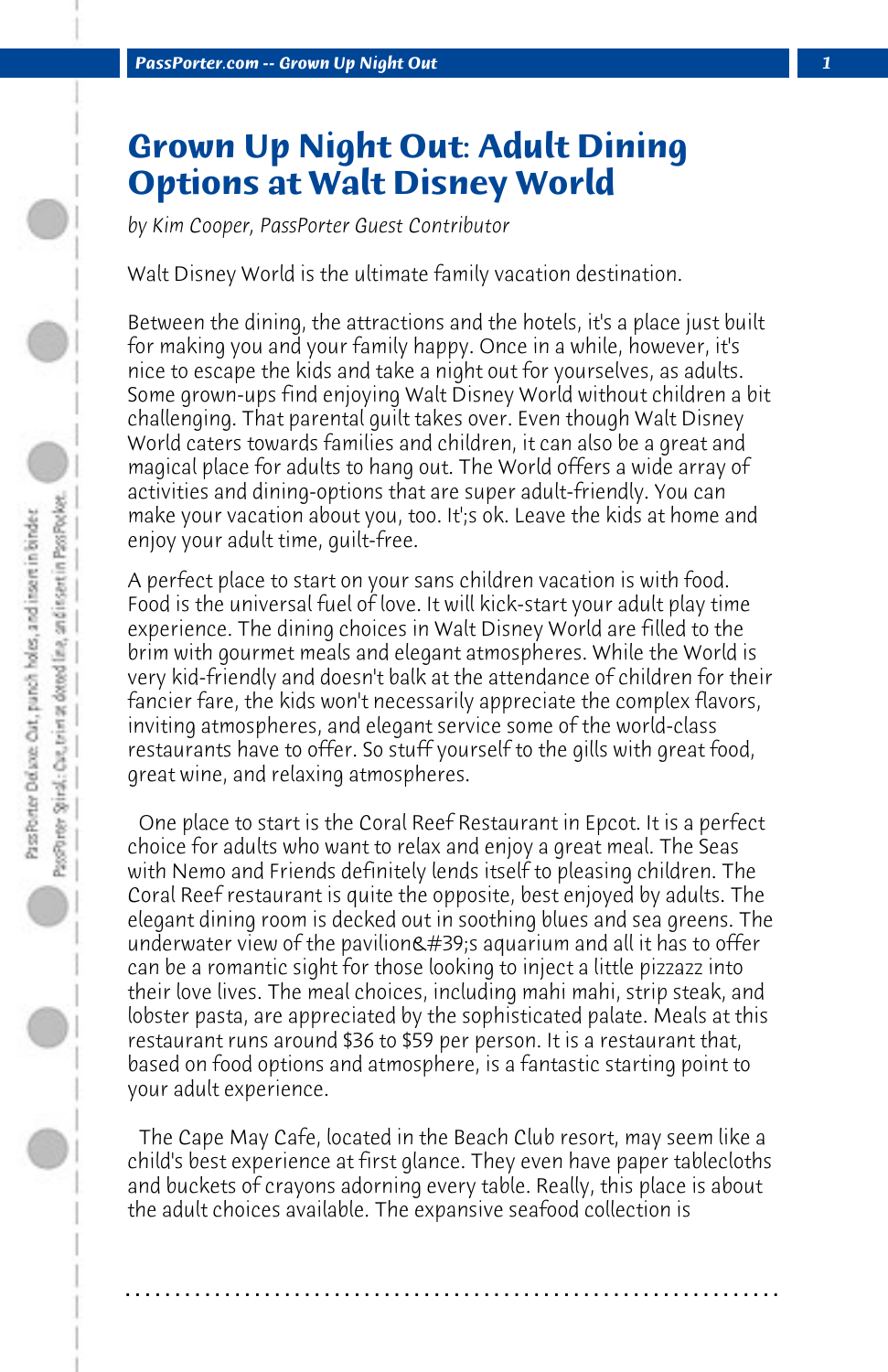impressive, stuffed to the brim with crab legs, mussels, and clams. The landlubber side of the buffet offers carved meats, ribs, and pastas. Plus, it is much easier to manage your own buffet plate when you're not juggling two dozen plates for the kids.

When it comes to a grown-up dining experience, the Hollywood Brown Derby in Disney's Hollywood Studios is the ultimate option. It oozes a Golden Age of Hollywood feel. It is a rather authentic replica of the original restaurant located in Hollywood, California. The walls of the dining room are outfitted with caricatures of old Hollywood stars who aren't on the radar for children today. No Justin Biebers here, only Bogie, William Holden, and Eve Arden. The dining room is elegant, quiet, and dressed in warm colors. The dining choices include the famous Cobb salad, filet of beef, and duck two ways. The dessert menu will blow your mind. For a great treat, order the world-famous grapefruit cake. In addition to the great food choices, adults over 21 can request wine pairings with any of their meals. Leave the kiddies at home and enjoy an experience of times past.

 The Epcot International Food and Wine Festival takes place each year between September and November. This isn't your classic, sit-down establishment. The Food and Wine Festival exists to be enjoyed by adults. There may be some adventuresome children out there willing to try lamb sliders or escargot, but most can tell you they'd rather have a PB&J. The Food and Wine Festival is the place for grown-ups who appreciate cultural experiences, delicious food, and sophisticated drinks. In 2012, the Festival offers a vast selection of craft beers, desserts, champagne, and food from dozens of countries. Beverage seminars and culinary demonstrations are also available for the extreme foodie. Grab a craft brew or a glass of wine, pick up a plate of international chow, and stroll the World Showcase, taking in all it has to offer.

 Easily accessible by monorail, Narcoossee's in the Grand Floridian Resort offers a coastal dining experience not easily forgotten. It is situated in an eight-sided pavilion along the Seven Seas Lagoon. Grab a table after nightfall and you may catch the fireworks from Magic Kingdom while you dine. How's that for a romantic treat? Standard fare includes scallops, wild king salmon, and whole Maine lobster. Grab your other grown-up friends and nosh on a delicious seafood dinner.

 Being an adult in the greatest place on Earth can be challenging. Make your vacation about fun, delicious foods and adult alone time and it doesn't have to be. Food is a great place to start any trip!

**. . . . . . . . . . . . . . . . . . . . . . . . . . . . . . . . . . . . . . . . . . . . . . . . . . . . . . . . . . . . . . . . . .**

*About The Author: Kim Cooper is a freelance journalist and first-time*